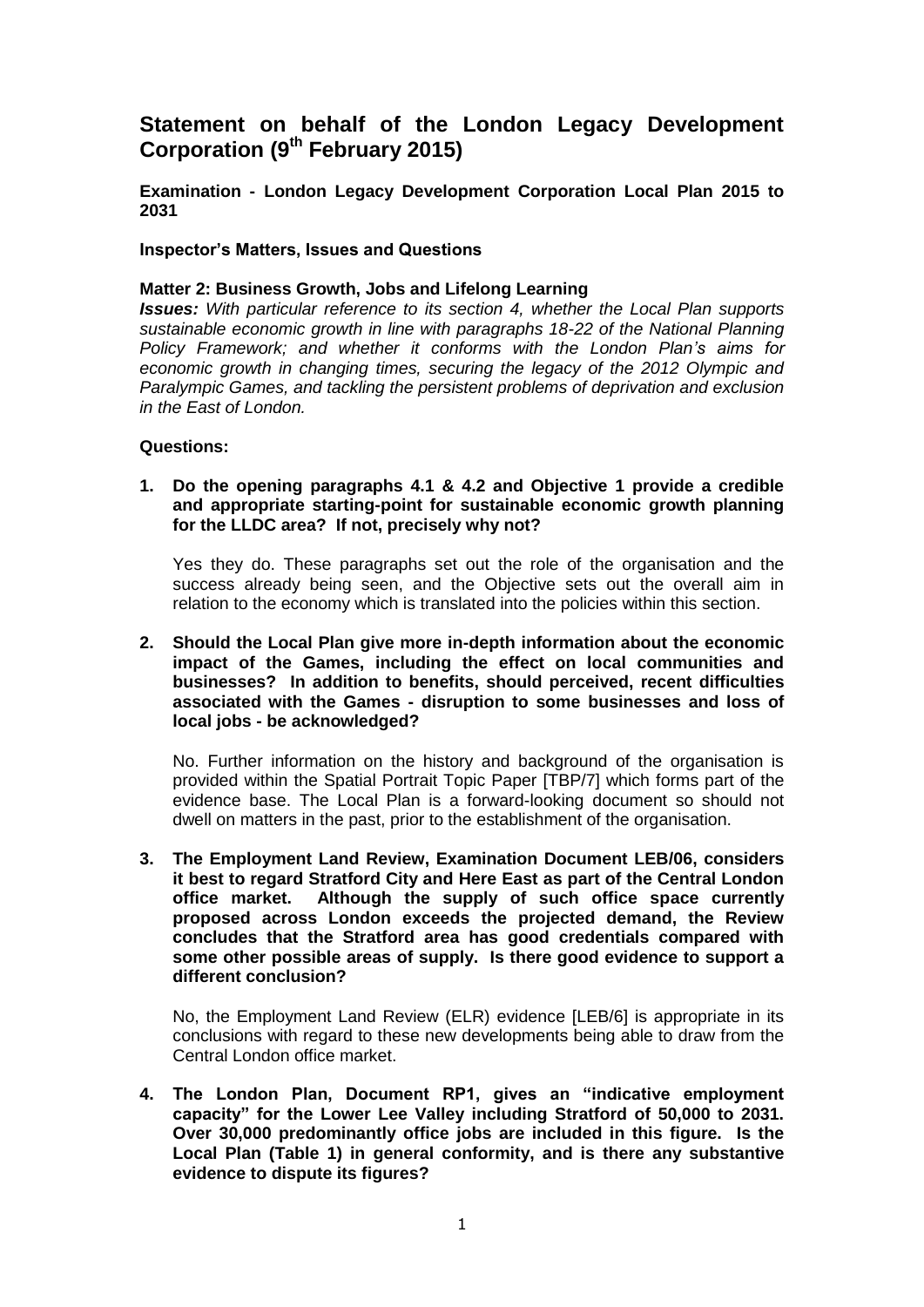Table 1 of the Local Plan [LD/1] shows estimated job numbers from large schemes within the area. Other smaller schemes will also contribute. The International Quarter will contribute a significant amount of office employment towards the 30,000 Lower Lee Valley total.

**5. The emerging Further Alterations to the London Plan [RP/03] shows Stratford as a Metropolitan town centre with potential to become an international centre. The London Plan 2011 showed it as a major town centre with potential to be a Metropolitan centre. Are the Local Plan's aspirations for office and business development consistent with these strategic plans?** 

Yes, the Plan's aspirations include the provision of a significant proportion of office development, consistent with the GLA's London Office Policy Review [S/42], new retail floorspace across the wider Stratford Centre and cultural and community facilities. Existing retail floorspace already exceeds that classified in the FALP Annex 2 [RP/3] of over 100,000sqm. The planned cultural and educational facilities will contribute to the area's national and international draw.

- **6. Does Policy SP1 strike an appropriate balance between promoting national and international business on the one hand and strengthening the local economy on the other? If not, how exactly might the plan be amended to give added prominence to local matters? Suggestions have included :**
	- **•** re-ordering the priorities in Policy SP1<sup>1</sup>,
	- **making additional references to existing economic assets,**
	- **making additional references to encouraging social enterprise,**
	- **requiring the use of local supply chains to connect major developments to the organic growth of existing businesses,**
	- **acknowledging the importance of local employment sites for delivering lifetime neighbourhoods and reducing the need to travel to work, and**
	- **adding references to material from the Local Economy Study [LEB/5,6&7].**

Yes, the Local Plan strikes an appropriate balance seeking to diversify the employment base, and protect existing businesses. The priorities in SP.1 are not in order of importance, so it is not necessary to re-order these. Given the protection of economic assets provided by the policies it is not necessary to specifically mention particular existing assets. The supporting text to the policy includes reference to promoting social enterprise and bullet (3) encourages flourishing business sectors, which includes social enterprise, alongside cultural and creative industries. Accordingly, it is not necessary to add so much detail into what is a strategic policy. A requirement for use of local supply chains is considered to be too onerous and difficult to enforce, however building on Policy 4.12 of the London Plan [RP/1] and through Policy B.5 the Legacy Corporation will maximise use of local labour agreements and participation in local skills and employment training initiatives which will have similar outcomes in terms of access to the opportunities sought by respondents. The importance of local employment sites is acknowledged and protected by the policies within the business chapter, striking an appropriate balance between employment protection and provision, housing development, infrastructure provision and

-

<sup>&</sup>lt;sup>1</sup> See table of minor amendments and corrections, LD/26, no. 4 to Policy SP1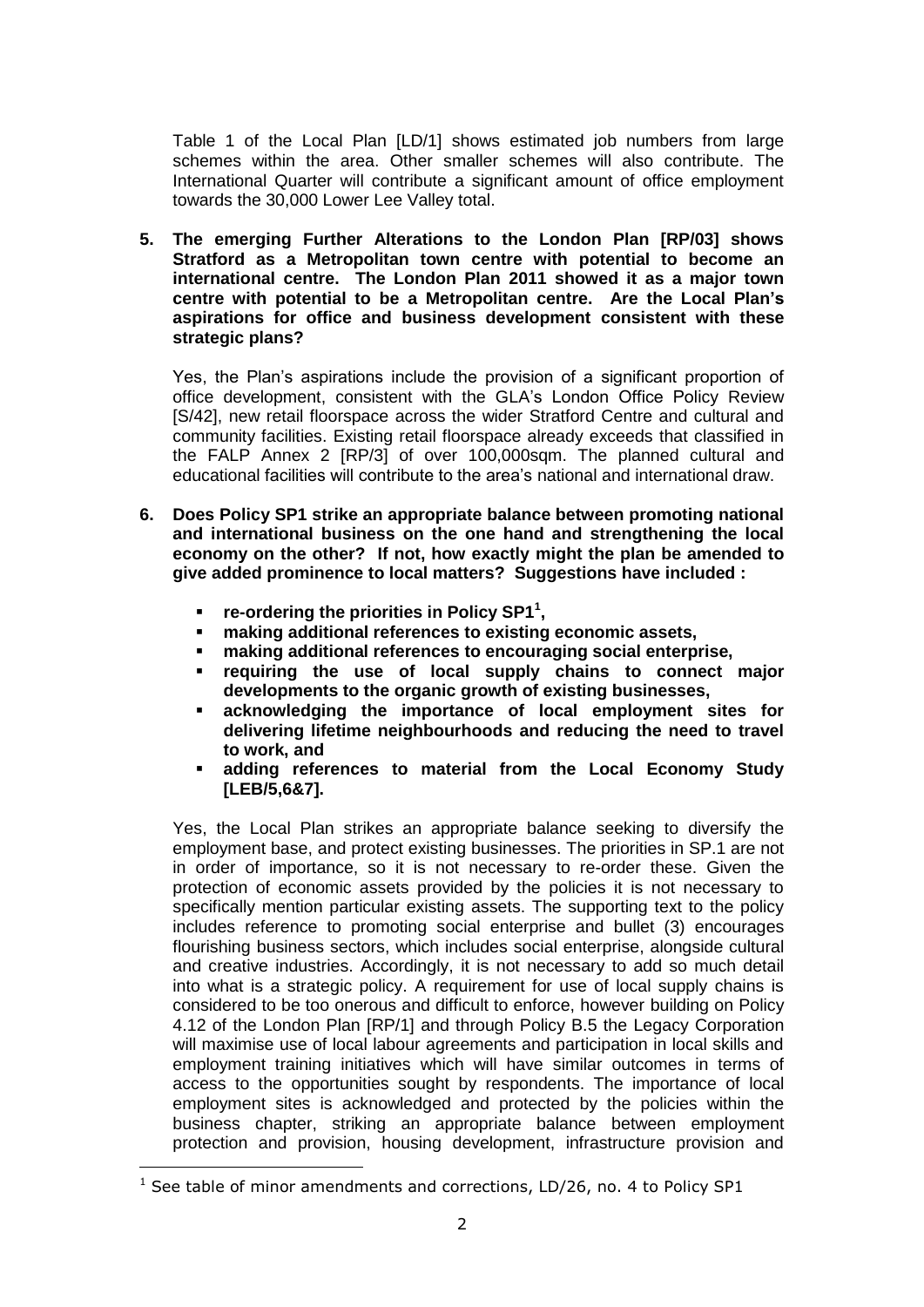environmental protection. This, alongside specific housing design requirements will deliver lifetime neighbourhoods. References to the Economy Study [LEB/5/6/7] are included within the Chapter but, more importantly, the conclusions and outcomes were drawn upon and influenced the policy approach throughout the Local Plan.

**7. Is Policy B1 overly concerned with directing new and expanding businesses to the Employment Clusters, Table 2, to maintain their local character, instead of recognising that market forces should prevail? Is there a case for more flexibility over the location and maintenance of employment uses? Is there strong evidence to relax the requirements of Policy B1 5?**

The approach to directing new and expanding businesses to within the Employment Clusters is correct and supported by evidence within the ELR [LEB/6]. The clusters are long-standing designations, continuing the approaches within the Borough Plans [BPP/1-6]. The clusters also include Strategic Industrial Locations (SIL) which have a high level of protection at the local and strategic level through the London Plan [RP/1]. Varying the approach to clusters would not be in accordance within these strategic and local plans.

There is an appropriate degree of flexibility within the policy within Table 2 in terms of the uses allowed within each of these designated clusters, but also through B.1 (5), setting out how proposals on employment land and new uses within the OIL shall be considered. Extension of this flexibility would not accord with the evidence or deliver the employment floorspace or jobs which are central to the purpose of the Legacy Corporation, and could potentially hinder the achievement of the sustainable balance between different uses proposed through the Local Plan.

**8. Is Policy B1 5b) encouraging higher densities outside the clusters and within Other Industrial Locations likely to be detrimental to locally important cultural, artistic, manufacturing and food industries? Could it restrict the growth of activities around new technology more likely to occur in workshops and yards than in B1 office space?** 

Policy B.1 (5b) encourages re-provision of existing B1 floorspace, and only allows re-provision of a smaller quantum if employment densities are significantly greater. This will not be detrimental to cultural, artistic, manufacturing and food industries, because, as evidenced within the Business Survey [LEB/5] manufacturing industries are more likely to be located within warehousing-type premises, which are specifically protected by Policy B.1 (5a) and arts and cultural businesses are more likely to be within workshop spaces which, through applying this policy and the town centres first principle will ensure workshops are re-provided. Additionally, the ELR [LEB/6] at para 2.4 identifies that a majority of workshop-type space is industrial in character, within B2 or B8 use classes, which would mean that under a redevelopment proposal B.1 (5a) would be triggered requiring equivalent floorspace to be re-provided. This combined policy approach will enable these particular industries cited above to remain and expand within the area.

The Business Survey also cites that Sub Area 1 accounts for a majority of the businesses within the Legacy Corporation area, where the policy approach for the sub-area, particularly Policy 1.2, requires that the existing character of the area be maintained, including enhancing existing yardspace and creating new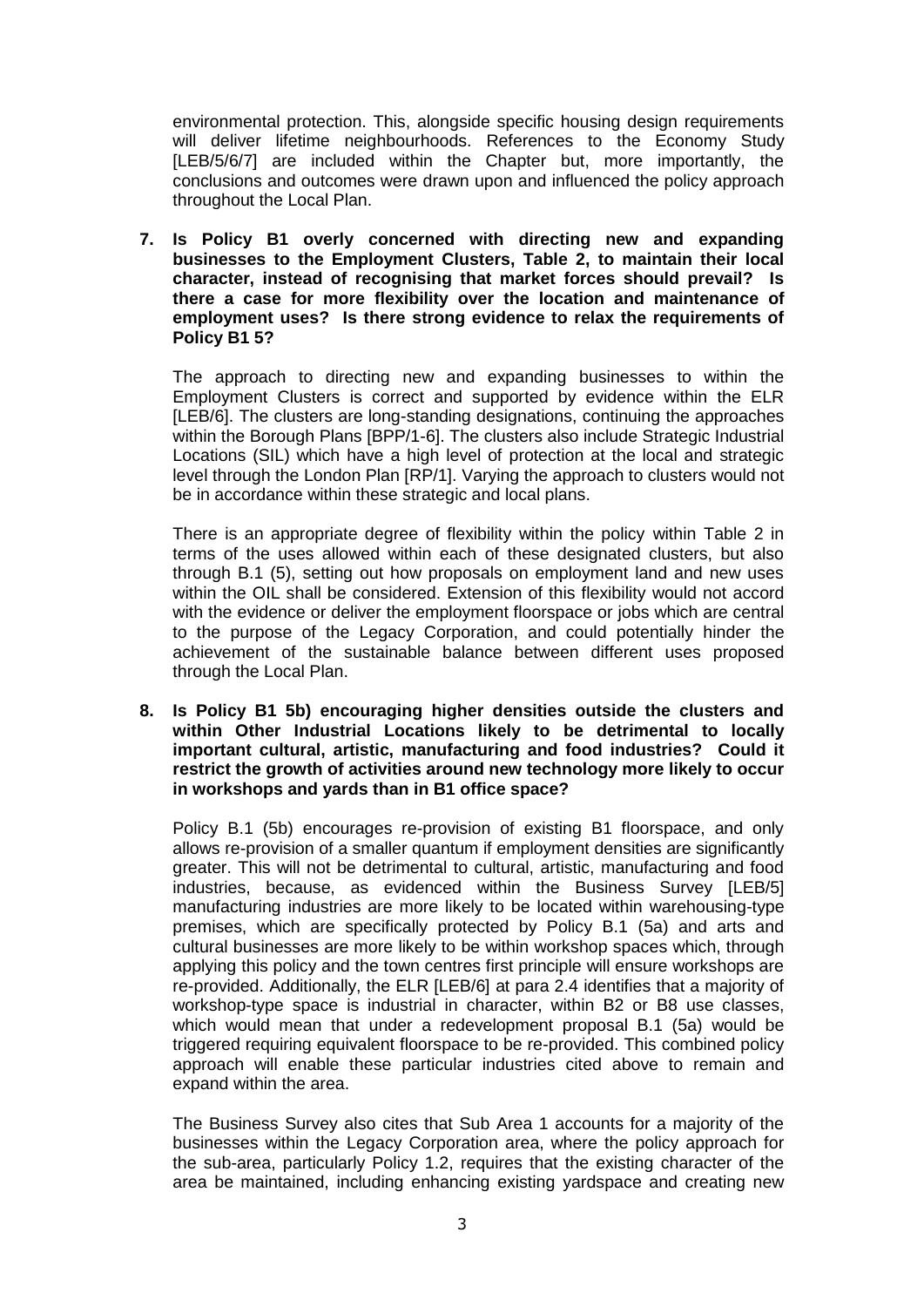open spaces which complement the identity of the area. This will also help to support the needs of existing businesses by ensuring the presence of yardspace.

#### **9. It is suggested that local employment land releases have been three times higher than the London Plan foresaw. There is also concern that low value uses providing jobs for vulnerable workers with low skill levels and pay are most at risk in the changing market. Does Policy B1 provide appropriate protection for employment sites in the area?**

The suggestion that employment land releases have been greater than envisaged within the London Plan does not reflect the particular circumstances of the local area in the context of the 2012 Games and the changes associated within this.

Policy B.1 provides appropriate protection by seeking the re-provision of B2 and B8 floorspace in the first instance, with an emphasis on maximising employment provision; creating the circumstances where existing businesses can remain in the area; and ensuring provision meets the requirements of businesses seeking to expand identified within the Business Survey [LEB/5]. Other measures also combine to assist low-skilled and low-paid workers such as Policy B.5 in relation to employment and skills training and local labour agreements.

## **10. Should Policy B1 and/or Table 2 refer to the Carpenters District?**

No, as set out above the employment clusters are long-standing designations and do not encompass all groups of employment activities within the area. The employment clusters include strategically significant employment land at the SIL, and are a continuation of the approach within the adopted borough plans. In relation to the employment floorspace present within Carpenters District, it is considered that adequate protection is provided by Policy B.1, and the introduction of more stringent protection is not appropriate in the context of Site Allocation SA.3.4.

### **11. Should Cooks Road be excluded from Table 2, having regard for paragraph 22 of the NPPF?**

No, Cooks Road should remain as OIL, which is a continuation of the protection afforded within the Newham Core Strategy [BPP/2]. Paragraph 22 of the NPPF refers to land within an employment designation that has no reasonable prospect of the site being used for the allocated employment use. The site is currently has relevant uses as highlighted in the ELR [LEB/06] and the OIL designation allows for change while retaining the established employment function. See also responses to Matter 7 (Sub Area 4) Questions 6 and 9.

## **12. With the amendments nos. 7 & 8 proposed in LD/26, is Policy B2 consistent with the NPPF's paragraphs 23-27?**

Yes, amendments 7 and 8 are proposed purely to provide further clarity. They do not change the approach within the Local Plan which is consistent with the NPPF.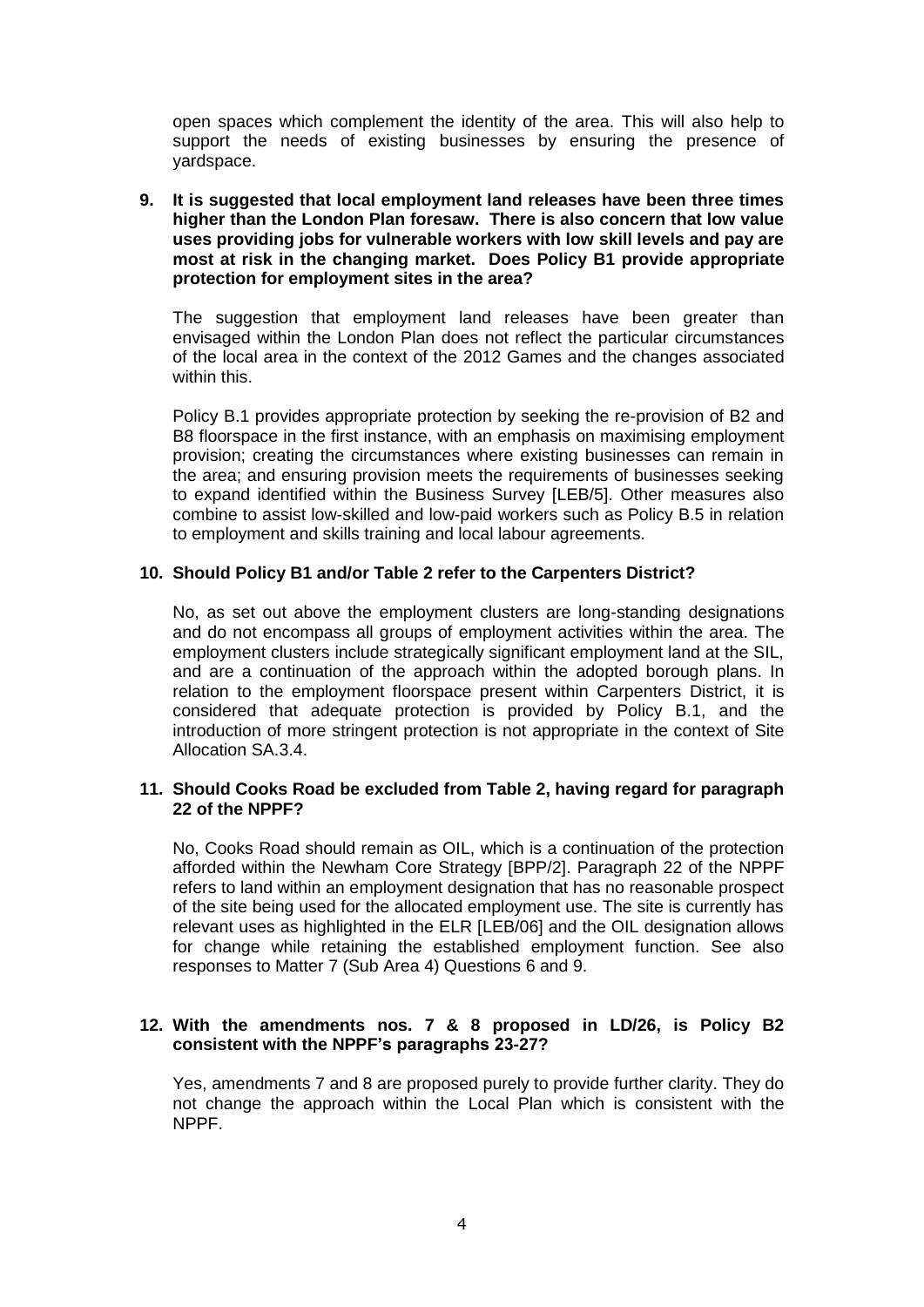## **13. Is Policy B2 consistent with town centre policy in the NPPF? Is the threshold for a retail and leisure assessment for a development of more than 200sqm too rigorous, or is it justified for this area?**

The retail threshold is justified for this area. The five Centres will be the focus of future retail and leisure floorspace, and some of the site allocations specify where some limited retail floorspace would be appropriate as part of mixed use schemes. Therefore, outside these locations it is appropriate to be particularly stringent about the amount of retail floorspace coming forward. For these reasons this threshold was proposed within the Retail and Leisure Study [LEB/18].

### **14. Is the promotion of the Stratford Town Centre Extension with approximately 55,000 sqm additional comparison retail floorspace by 2030 justified by up-to-date retail evidence? (See Retail & Leisure Requirements Review 2014, Peter Brett Associates, LEB/18)**

Yes, the retail floorspace provision is justified by up-to-date evidence within the Retail and Leisure Study [LEB/18] conducted by Peter Brett Associates.

#### **15. Have the potential impacts on other town centres of growth at the Extension been assessed adequately? Are all the Local Authorities which make up the LLDC area supportive of the growth of Stratford Town Centre Extension?**

Yes, the impacts have been assessed within the Retail and Leisure Study [LEB/18]. Para 6.8.8 confirms that around 42% of the additional floorspace required across the whole of the area arises due to the population expansion occurring across the area rather than increasing in the Centre's draw. Therefore the study identifies that the remainder may well draw from outside the area, with potential locations identified being East Ham town centre and Beckton retail parks (para 9.2.12), but as Stratford will draw from a wide area, breaking this down, significant impacts upon other large centres are likely to be limited. Additionally, the amount of additional provision only becomes significant after 2021 when the capacity figures are less certain, so will not significantly impact on the expansion plans of other large centres.

Furthermore, much of the floorspace at Stratford which had any potential to significantly impact upon other town centres has already been built, and the impacts of this were extensively assessed through the planning applications for Stratford City. Any future application for a substantial amount of retail floorspace proposed in the future will likewise be required to consider impacts on other centres.

The London Borough of Newham have shown their support for and role in the growth of Stratford town centre, and particularly, the proposed direction of additional retail floorspace to the east of the centre which lies within their planning boundary, where substantial redevelopment proposals are planned. This has been located to the centre-east to assist in creating a cohesive and compact centre, aided by the availability of sites within the vicinity. Excluding the site formally known as Chobham Farm South, which has potential to provide a small amount of retail in support of other town centre uses, there are no other available sites within the town centre within the Legacy Corporation boundary. Directing the retail floorspace entirely within the Legacy Corporation area therefore would result in the expansion of the centre into edge of centre sites,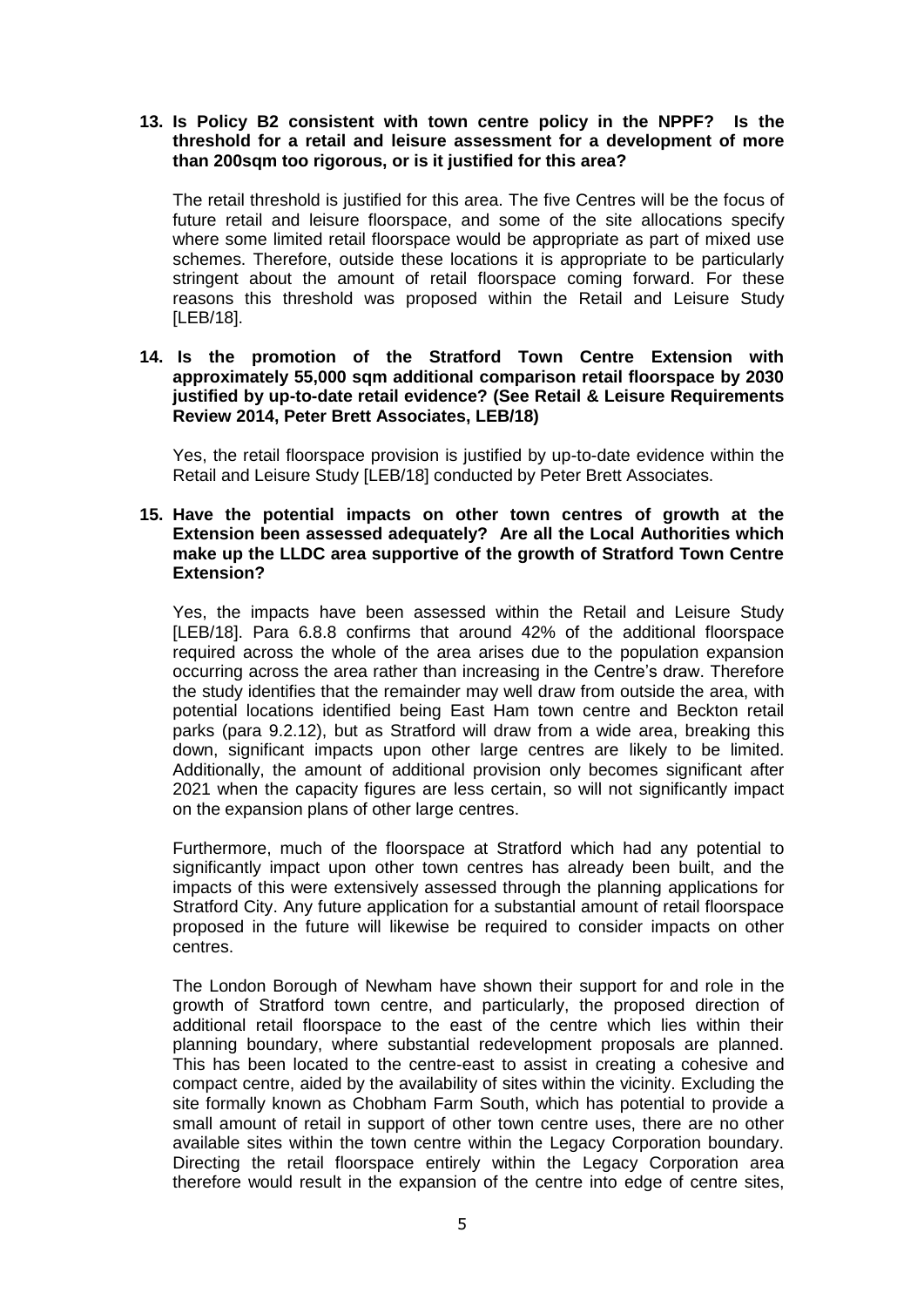contrary to the NPPF town centres first principle, and would infringe on the delivery of site allocations, disproportionally focussing on retail provision opposed to employment diversity and wider growth.

The provision of the retail floorspace to the centre-east has been discussed with the London Borough of Newham in dedicated meetings and the outcomes and conclusions of the evidence base and policy response with all the boroughs through the monthly Planning Policy Forum, with further details provided within the Duty to Cooperate Background Paper [TBP/3]. No objections to this approach have been received during or post plan-preparation.

#### **16. Should the Local Plan address the problems around the likelihood that Stratford will have its own independent existence from the LLDC residential and business community, with its own supply chain? How might future integration be secured?**

It is not considered that either part of the Metropolitan Centre would have an independent existence. The wider Stratford Metropolitan centre, within the planning control of the Legacy Corporation and London Borough of Newham, combines to provide a consistent and harmonised centre, with a variety of town centre offers catering for a wide variety of requirements from the local business and residential communities as well as serving a wider area as part of its Metropolitan Centre function.

It is considered that the remaining development sites within the Metropolitan Centre as a whole will continue to improve physical integration and diversify the range and type of offer provided by the centre. A policy requiring use of local supply chains in new development schemes would be difficult to apply in practice and effectively unenforceable. However, local labour agreements were enshrined within the Stratford City permissions, and this approach will continue to applied and promoted, where possible, through policy B.5.

### **17. Should Policy B2 with paragraph 4.22 do more to resist the growth of betting shops in high streets, and if so, how?**

The policy does seek to resist the growth of betting shops, applying a flexible approach to consider local circumstances and impacts, rather than a strict maximum proportion. This is considered more appropriate to the circumstances within the centres, such as the comprehensively managed centre at Westfield Stratford City and the fact that many of these centres have yet to be developed so it would be inappropriate to set an arbitrary proportion of non-A1 uses. Instead this approach allows each application to be considered on its merits against the wider aims of the policy. The supporting text specifically acknowledges that betting shops, within the A2 use class, can present particular issues which will be a strong consideration for any application proposing such a use.

#### **18. Is there a case for more community engagement in the design and implementation of interim uses than in the past, to provide benefit to local businesses and community groups, and to avoid unacceptable adverse impacts? If so, how should Policy B3 be changed?**

Community engagement through the development of all proposals is encouraged, and this includes temporary use applications; however it would not be appropriate to single out interim uses as specifically requiring community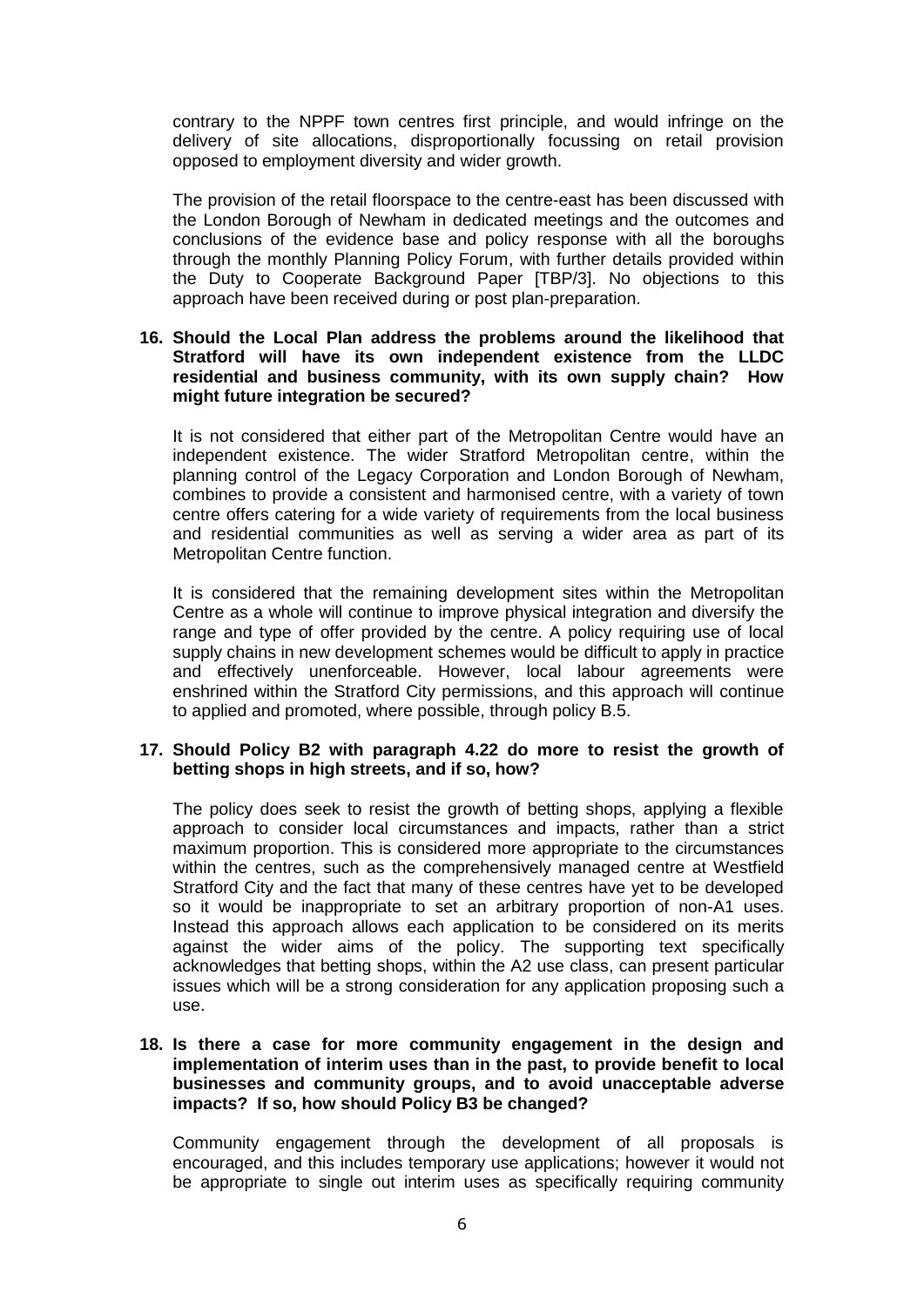engagement in their development, as they are by their very nature temporary. The policy stipulates that interim uses should have no unacceptable adverse impacts on amenity, function, business or residential communities so these matters will be considered.

## **19. Are all the criteria in Policy B4 justified including the figure of "75 per cent of historic market rent" as achieved at Neptune Wharf? And does the Glossary include a satisfactory definition of low cost workspace?**

All the criteria are justified. The Artistic Practices Study [LEB/17] identifies a number of circumstances where provision would be considered low cost. Criteria 5 to 7 bring into policy these considerations, combined with real-life evidence from planning applications and approaches within the boroughs, particularly London Borough of Hackney. Criteria 4, in relation to the 75% provision has been developed from this evidence, using real-life evidence from the Neptune Wharf permission where 75% of historic market rate for the area was considered appropriate. The 75% level is only one of four circumstances where provision would be considered low-cost, so the policy enables schemes with borderline viability to still bring forward workspace at a proportion below market rate by using one or more of the other types of low cost provision. The Glossary definition can be amended to clarify that "historic market rent" means market rent for the previous year, and to include reference to paragraph 7 of Policy B.4 (see LD/29).

**20. Should Policy B5 be strengthened in the interests of generating more jobs locally and enhancing skill levels? For example, should targets for job creation (20% was suggested) be set, and should use of a local supply chain be sought for some developments? Should some minor as well as major developments be subject to s106 obligations? Are firmer monitoring arrangements required?**

Policy B.5 is sufficiently strong to maximise participation in local skills and employment training and the use of local labour agreements, thereby securing benefits for local communities. Setting a target may not actually strengthen the policy, but could actually result in limiting the amount secured through negotiations of specific applications. The Legacy Corporation found through experience of applying a percentage-led proportion on the Legacy Communities Scheme that on some occasions this target could have been exceeded. It is therefore considered that setting a target could actually hinder what is achieved.

As set out above, the use of local supply chains would be very difficult to monitor and enforce, making the policy ineffective.

As proposed within minor modification 11 [LD/26], the policy will specify that S106 agreements may also be necessary for minor applications to secure commitments to employment skills, training and to opportunities for local residents. The Planning Obligations SPD will provide further detail for this and other planning contributions to be sought.

As proposed within minor amendment 127 of LD/26 the number of local jobs and opportunities within employment training initiatives were added to the monitoring table at Table 10. This will mean the Legacy Corporation will identify the overall amount being secured and highlight trends. The forthcoming Planning Obligations SPD will also set out how applicants are to report on compliance with S106 obligations which will cover local jobs and employment training